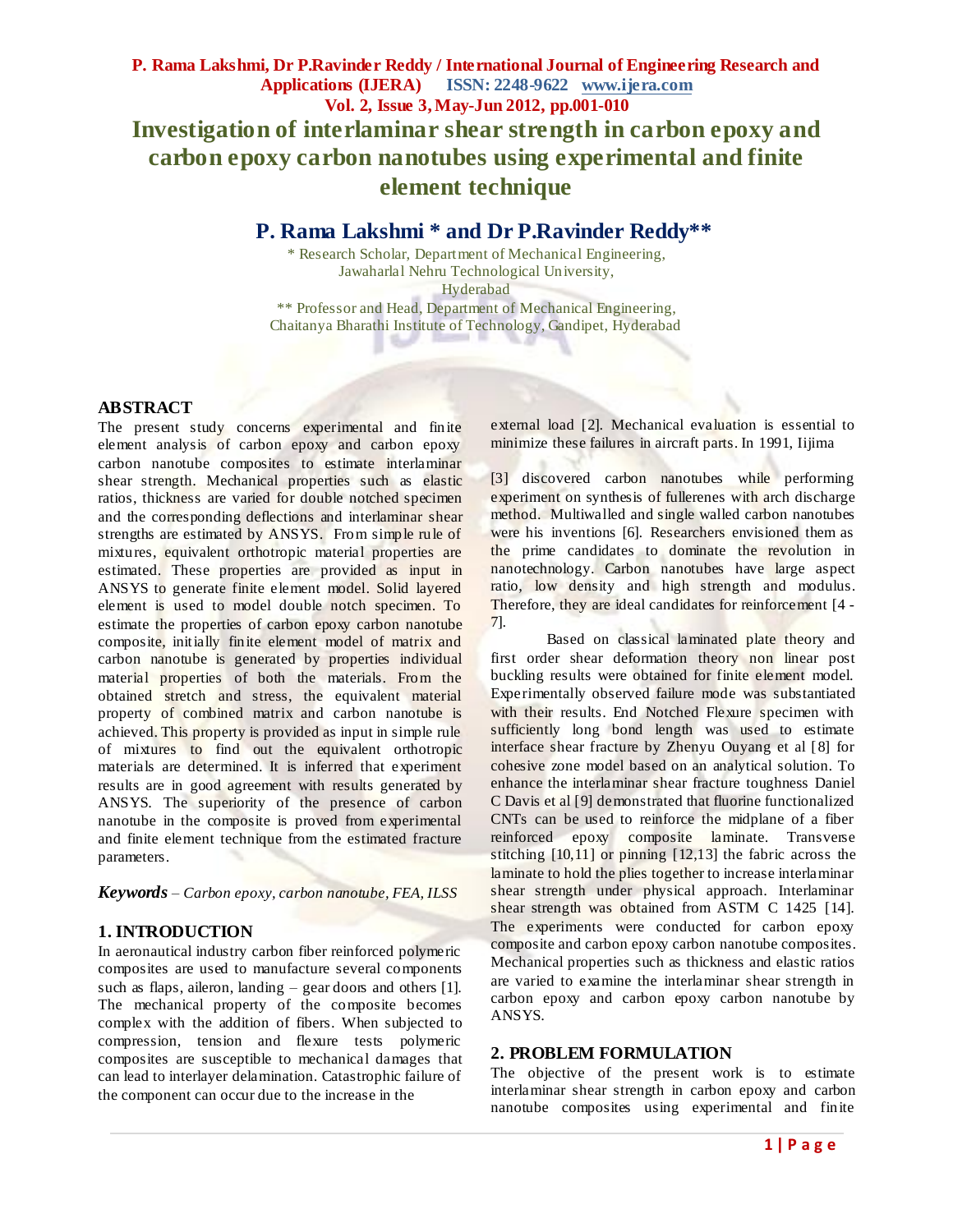element technique. Experiments are conducted as per ASTM standards. Finite element model is generated in ANSYS and comparison of the results is made.

### **3. METHODOLOGY**

#### 3.1 Experimental methodology

Hand layup process is used to fabricate carbon epoxy composite. Percentage of volume fraction of void content, fiber and matrix are determined from ASTM D 3171 [15]. To make the carbon nanotubes disperse completely in matrix, ball milling is done to disperse carbon nanotubes in matrix. Hand layup process is used to fabricate the carbon epoxy carbon nanotube composite. Sample and notch dimensions are made as per the dimensions mentioned in ASTM C 1425 [14] are shown in table 3.1 and table 3.2. Fixture is also fabricated with three sets of semi cylindrical spacers to make the sample fit inside the fixture. Fixture for estimating interlaminar shear strength consists of top piston, bottom piston, hollow cylinder and semi cylindrical spacers. The samples are shown in Fig. 3.1. The assembled view of the fixture is shown in Fig. 3.2. Detailed drawing of the specimen with dimension is shown in Fig. 3.3. The appearance of the samples after fracture is shown in Fig. 3.4. The samples are subjected to loading and interlaminar shear strength is estimated.

| SNo           | Date                    | Sample dimension in mm |       |           |                                       |  |
|---------------|-------------------------|------------------------|-------|-----------|---------------------------------------|--|
|               |                         | Length                 | Width | Thickness | <b>Distance</b><br>between<br>notches |  |
| 1             | S <sub>2</sub> 30/10/09 | 30.98                  | 14.88 | 2.01      | 5.9                                   |  |
| 2             | S1 30/10/09             | 30.11                  | 14.88 | 2.13      | 5.91                                  |  |
| 3             | S <sub>2</sub> 30/10/09 | 30.1                   | 14.64 | 2.06      | 5.88                                  |  |
| 4             | S2 12/11/09             | 30.03                  | 14.76 | 2.37      | 5.84                                  |  |
| 5             | S1 12/11/09             | 29.93                  | 14.59 | 1.98      | 5.87                                  |  |
| 6             | S <sub>2</sub> 30/10/09 | 29.86                  | 14.88 | 2.03      | 5.95                                  |  |
| Average value |                         | 30.16                  | 14.77 | 2.09      | 5.89                                  |  |

Table 3.1 Samples dimensions of double notched specimen in carbon epoxy composite

|                |                         | With label (Face 1) |               | Without label (Face 2) |               |
|----------------|-------------------------|---------------------|---------------|------------------------|---------------|
| S.No           | Date                    | Width<br>(mm)       | Depth<br>(mm) | Width<br>(mm)          | Depth<br>(mm) |
| $\mathbf{1}$   | S1 12/11/09             | 0.34                |               | 0.33                   | 0.84          |
| $\overline{2}$ | S1 30/10/09             | 0.35                | 1.09          | 0.36                   | 1             |
| 3              | S2 30/10/09             | 0.39                | 1             | 0.53                   | 1.09          |
| 4              | S <sub>2</sub> 12/11/09 | 0.39                | 0.6           | 0.45                   | 0.86          |
| 5              | S2 30/10/09             | 0.43                | 0.91          | 0.42                   | 0.99          |
| 6              | S <sub>2</sub> 30/10/09 | 0.45                | 0.91          | 0.3                    | 0.59          |
|                | Average                 | 0.39                | 0.92          | 0.4                    | 0.89          |

Table 3.2 Notch width and depth dimensions of double notched specimen in carbon epoxy composite









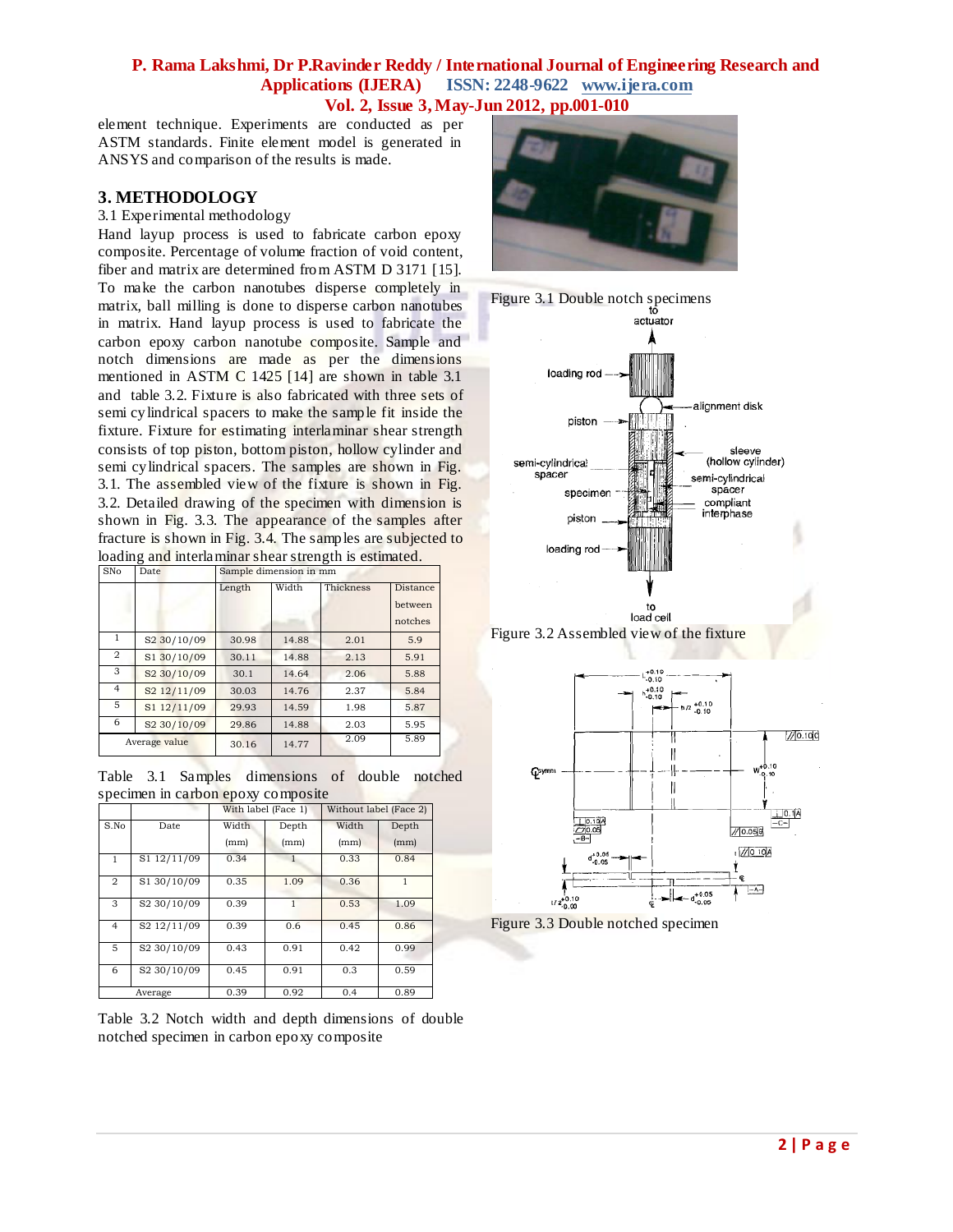| SNo            | Date                    | V,      | $V_{\rm f}$ | $V_{m}$ |
|----------------|-------------------------|---------|-------------|---------|
|                | S <sub>2</sub> 30/10/09 | 0.03283 | 0.57446     | 0.3927  |
| $\overline{2}$ | S2 30/10/09             | 0.03283 | 0.57446     | 0.3927  |
| 3              | S2 30/10/09             | 0.03283 | 0.57446     | 0.3927  |
| $\overline{4}$ | S2 12/11/09             | 0.03818 | 0.5693      | 0.3924  |
| 5              | S1 12/11/09             | 0.05363 | 0.5691      | 0.37719 |
| 6              | S1 30/10/09             | 0.00686 | 0.5471      | 0.44603 |
| Average        |                         | 0.03286 | 0.5681      | 0.3989  |

Table 3.3 Volume fractions in double notched specimen in carbon epoxy composite

The volume fraction in carbon epoxy carbon nanotube is estimated using ASTM 3171 [15]. One percent of the matrix is taken as one percentage of matrix since one weight percentage of CNT's are added to the matrix while making resin. The volume fraction of fiber, matrix, carbon nanotube and void content are 0.62, 0.33, 0.0033 and 0.04 respectively.



Figure 3.4 Double notched specimens after fracture All the samples fractured at the gage section and hence it is concluded that the test is valid.

| <b>SNo</b>     |        | Sample dimension mm |                 |                    |  |  |
|----------------|--------|---------------------|-----------------|--------------------|--|--|
|                | Length |                     | Width Thickness | between<br>notches |  |  |
| 1              | 30.02  | 14.47               | 2.04            | 6.45               |  |  |
| $\overline{2}$ | 30.09  | 14.46               | 2.1             | 8.36               |  |  |
| 3              | 30.12  | 14.66               | 2.06            | 7.53               |  |  |
| $\overline{4}$ | 30.15  | 14.72               | 2.06            | 7.63               |  |  |
| 5              | 30.3   | 14.54               | 1.97            | 5.98               |  |  |
| Avg            | 30.13  | 14.57               | 2.05            | 7.19               |  |  |

Table 3.4 Sample dimensions of double notched specimen in carbon epoxy CNT composite

|                | .     | With label (Face1) | With label  |       |
|----------------|-------|--------------------|-------------|-------|
|                | mm    |                    | (Face 2) mm |       |
| S.No           | Depth | Width              | Depth       | Width |
| 1              | 0.67  | 0.77               | 0.85        | 0.83  |
| $\overline{2}$ | 0.67  | 0.57               | 0.69        | 0.52  |
| 3              | 0.88  | 0.39               | 0.99        | 0.54  |
| $\overline{4}$ | 0.93  | 0.61               | 0.98        | 0.55  |
| $\overline{5}$ | 1     | 0.35               | 1           | 0.64  |
| Avg            | 0.83  | 0.54               | 0.916       | 0.62  |

Table 3.5 Dimensions of the notch in double notched specimen in carbon epoxy cnt composite

3.2 Finite element Method

Micromechanics procedure [16] is discussed for estimating the material properties of composite used in present study.

| Properties            | Value |
|-----------------------|-------|
| Elastic Modulus (GPa) | 220   |
| Shear Modulus (GPa)   | 25    |
| Density $(g/cc)$      | 1.7   |
| Poisson's ratio       | 0.15  |
| Elastic Modulus (GPa) | 3.3   |
| Shear Modulus (GPa)   | 1.2   |
| Density $(g/cc)$      | 1.2.  |
| Poisson's ratio       | 0.37  |
|                       |       |

Table 3.6 Properties of carbon fiber and epoxy resin

Table 3.6 shows the mechanical properties of constituents of test specimen used. Elastic constants of unidirectional composite are calculated using simple rule of mixtures. After calculating elastic constants of the unidirectional composite, elastic constants of woven fabric composite material are estimated using the equations 3.7 to 3.12. The elastic constants using the equations discussed earlier in this section are provided in table 3.5 with reference to volume fraction of fiber. Upon providing the material properties as input, double notched specimen is modeled in ANSYS and the results are discussed later part of paper in comparison with the experiments conducted.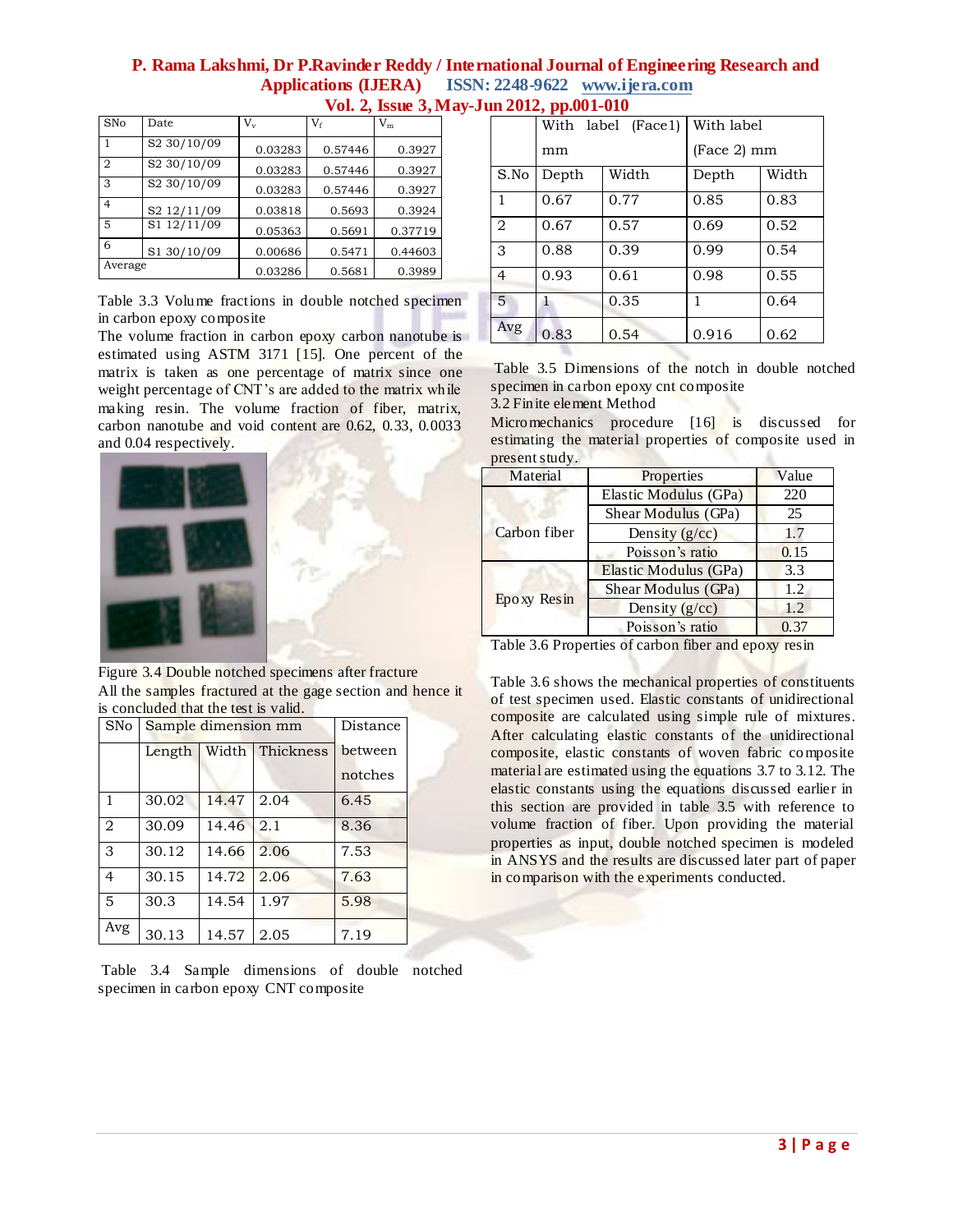(3.4)

a contact

(3.2)

$$
E_1 = E_f V_f + E_m (1 - V_f)
$$
\n(3.1)  
\n
$$
E_2 = E_m \left[ \frac{E_f + E_m + (E_f - E_m)V_f}{E_f + E_m - (E_f - E_m)V_f} \right]
$$
\n(3.2)  
\n
$$
V_{12} = V_f V_f + V_m (1 - V_f)
$$
\n(3.3)

$$
v_{23} = v_f V_f + v_m \left(1 - V_f\right) \left[ \frac{1 + v_m - v_{12} \left(\frac{E_m}{E_{11}}\right)}{1 - v_m^2 + v_m v_{12} \left(\frac{E_m}{E_{11}}\right)} \right]
$$

$$
G_{12} = G_m \left[ \frac{G_f + G_m + (G_f - G_m)V_f}{G_f + G_m - (G_f - G_m)V_f} \right]
$$
(3.5)  

$$
G_{23} = \frac{E_{22}}{(3.6)}
$$

$$
G_{23} = \frac{E_{22}}{2(1 + \nu_{23})}
$$

$$
G_{23} = \frac{E_{22}}{2(1 + \nu_{23})}
$$
(3.6)  
where m and f denote matrix and fiber respectively  

$$
\left[\frac{2}{E_1} \frac{E_1(E_1 + (1 - \nu^2_{12})E_2) - \nu^2_{12}E_2^2}{E_1(E_1 + 2E_2) + (1 + 2\nu^2_{12})E_2^2}\right]^{UD} = \left(\frac{1}{E_1}\right)^{WF}
$$
(3.7)  

$$
\left[\frac{4}{E_1} \frac{\nu_{12}E_2(E_1 - \nu^2_{12}E_2)}{E_1(E_1 + 2E_2) + (1 + 2\nu^2_{12})E_2^2}\right]^{UD} = \left(\frac{\nu_{12}}{E_1}\right)^{WF}
$$
(3.8)

$$
\left[\frac{L}{E_1}\frac{E_1(\nu_{12}+\nu_{23}+\nu_{12}\nu_{23})+\nu^2_{12}E_2}{E_1}\right]^{UD} = \left(\frac{\nu_{13}}{E_1}\right)^{WF} \tag{3.9}
$$

$$
\left[\frac{\left(L_{1} - \nu_{23}^{2}\right)E_{1}^{2} + \left(1 + 2\nu_{12} + 2\nu_{12}\nu_{23}\right)E_{1}E_{2} - \nu_{12}^{2}E_{2}^{2}}{E_{1}E_{2}\left(E_{1} + \left(1 + 2\nu_{12}\right)E_{2}\right)}\right] = \left(\frac{1}{E_{3}}\right)^{WF}
$$
(3.10)

$$
\left(\frac{1}{G_{12}}\right)^{UD} = \left(\frac{1}{G_{12}}\right)^{WF}
$$
\n
$$
\left(\frac{1+\nu_{23}}{2} + \frac{1}{\nu_{23}}\right)^{UD} = \left(\frac{1}{2}\right)^{WF}
$$
\n3.11)

$$
\left(\frac{1+\nu_{23}}{E_2} + \frac{1}{2G_{12}}\right)^{0.0} = \left(\frac{1}{G_{13}}\right)^{0.0} \tag{3.12}
$$

The element used for generating this sample is layered solid 46 [17]. The element is defined in three dimensional space with eight nodes and three degrees of freedom ux, uy and uz at each node. Fig. 3.3 shows the finite element mesh of double notched specimen. The mesh has 4904 nodes and 3600 elements. Fig. 3.3 shows the finite element mesh of double notched specimen at the vicinity of the crack tip.

| Elastic                                                   | Vf    | Vf    | Vf    | Vf    |  |  |
|-----------------------------------------------------------|-------|-------|-------|-------|--|--|
| constant                                                  | @0.57 | @0.56 | @0.56 | @0.54 |  |  |
| $E1$ (GPa)                                                | 70.03 | 66.71 | 69.38 | 69.31 |  |  |
| E2(GPa)                                                   | 70.03 | 66.71 | 69.38 | 69.31 |  |  |
| E3(GPa)                                                   | 12.65 | 11.72 | 12.47 | 12.47 |  |  |
| v12                                                       | 0.04  | 0.043 | 0.04  | 0.04  |  |  |
| v23                                                       | 0.31  | 0.34  | 0.31  | 0.3   |  |  |
| v13                                                       | 0.31  | 0.34  | 0.31  | 0.3   |  |  |
| G12(GPa)                                                  | 3.81  | 3.57  | 3.77  | 3.76  |  |  |
| G23(GPa)                                                  | 4.19  | 4.03  | 4.16  | 4.15  |  |  |
| G13(GPa)                                                  | 4.19  | 4.03  | 4.16  | 4.15  |  |  |
| Table 3.7 Flastic constants at different volume fractions |       |       |       |       |  |  |

Table 3.7 Elastic constants of fiber



Figure 3.2 Finite element mesh of double notched specimen



Figure 3.3 Finite element mesh of double notched specimen at the vicinity of the crack tip

| Matrix       | Property /       | Value          |
|--------------|------------------|----------------|
|              | Geometric        |                |
|              | dimension        |                |
|              | Young's modulus  | 3              |
|              | GPa              |                |
|              | Poisson's ratio  | 0.37           |
|              | Matrix diameter  | 45             |
|              | nm               |                |
|              | Matrix length nm | 4000           |
| <b>MWCNT</b> | Young's modulus  | $\mathfrak{D}$ |
|              | <b>TPa</b>       |                |
|              | Poisson's ratio  | 0.23           |
|              | cnt inside       | 1.5            |
|              | diameter nm      |                |
|              | cnt length nm    | 25             |
|              | cnt diameter nm  | 3.38           |

Table 3.8 Properties and geometric dimensions of CNT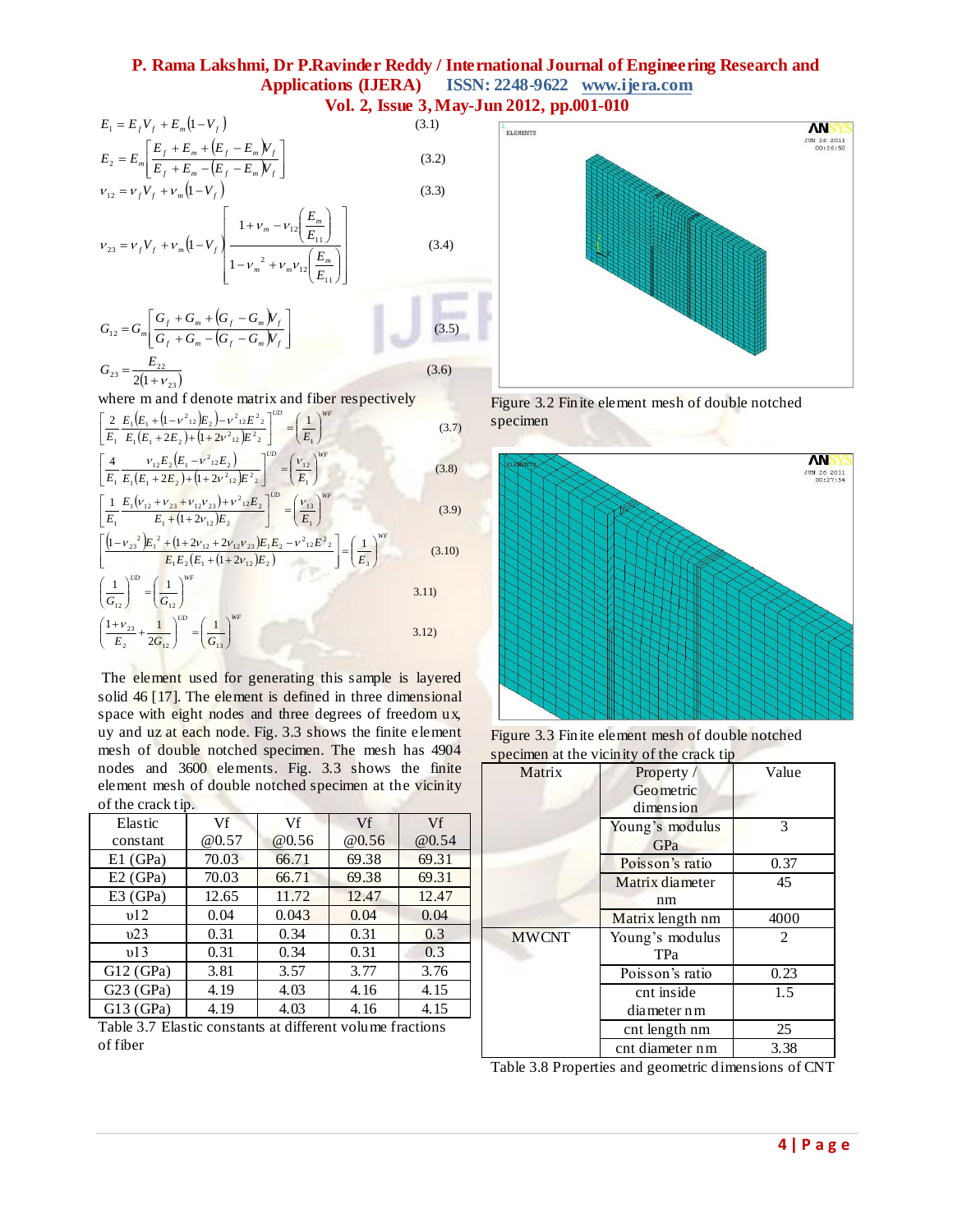Equivalent material properties of matrix and nanotube are estimated [16]. From elastic constants and geometric dimensions of matrix and CNT finite element model is generated with suitable boundary conditions and loading to get young's modulus and poisson's ratio. The properties and geometric dimensions of matrix and CNT used in the present work are mentioned in table 3.8. Axial stretch case is considered in the present work to estimate the equivalent material properties.



Figure 3.4 Axial stretch case

Cylindrical representative volume element concept is used to model finite element model concept and is shown in Fig 3.4 [18]. Plane 82 and solid 45 [17] are the elements used to model matrix and carbon nanotube. Plane 82 has 4 corner nodes and 4 mid side nodes with two translational degrees of freedom along X and Y directions at each node. Plane strain assumption is selected under element behaviour option. Upon meshing, solid 45 element is used to generate three dimensional model. Solid 45 has 8 nodes with three translational degrees of freedom along X, Y and Z axes. The finite element model is shown in Fig. 3.5. At a load of 140 MPa, carbon nanotube and matrix finite element model showed an axial stretch of 20.481 nm and

is shown in Fig. 3.6. From the equation  $\varepsilon_z = \frac{z}{l}$  $\varepsilon_z = \frac{\delta}{4}$  axial

strain along Z direction is estimated.



Figure 3.5 Finite element model of carbon nanotube and matrix

Also axial stress along Z direction is determined from finite element analysis from axial stress distribution and is shown in Fig. 3.7. From the equation  $E_z = \frac{\sigma_z}{\varepsilon_z}$  $=\frac{\sigma_z}{\sigma_z}$  young's modulus is estimated. To find poisson's ratio, radial displacement and axial displacement are required. The distribution of radial displacement is shown in Fig. 3.8.

From the relation  $G_{zx} = \frac{Z_{z}}{2(1 + v_{zx})}$  $Z_{zx} = \frac{L_z}{0.01 + L_z}$  $G_{zx} = \frac{E_z}{2(1 + v_{zx})}$  shear modulus is



Figure 3.6 Axial stretch distributions in nm



Figure 3.7 A xial stress distribution in Nnm<sup>-2</sup>



Figure 3.8 Radial displacement distributions in nm

In the present work to fabricate composite 0.579 g of carbon nanotube is used. Comparison between theoretical and experimental carbon nanotube weight and young's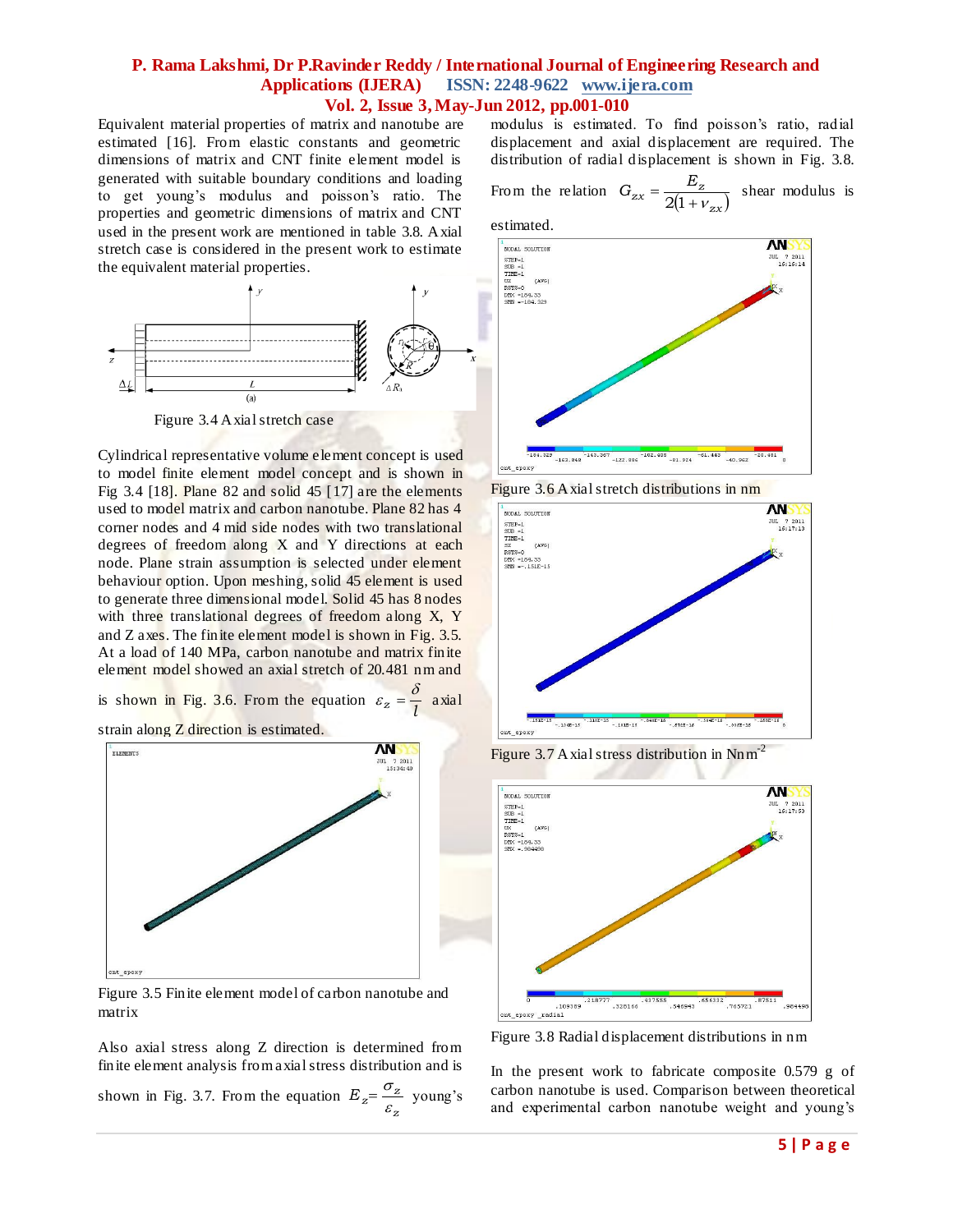modulus is made to estimate the experimental young's modulus. Theoretical carbon nanotube weight is determined from the relation  $w_{\text{cnt}} = V_{\text{cnt}} \times \rho_{\text{cnt}}$  where density of carbon nanotube is 1.8 g/cc. In the equation

2  $\sqrt{2}$ 2 2 *i*  $\alpha n t = \frac{r_o - r_i}{R^2 - r_i}$  $V_{\text{cnt}} = \frac{r_o^2 - r}{2}$  $\overline{a}$  $=\frac{r_o^2-r_i^2}{r_o^2}$  r<sub>o</sub> is the outer radius of carbon nanotube,

 $r_i$  is the inner radius of carbon nanotube and R is the matrix radius.  $V_{\text{cnt}}$  value is found to be 0.3079. Therefore the theoretical weight of carbon nanotube is 0.554 g. The corresponding young's modulus for theoretical weight is obtained from finite element analysis performed in ANSYS whose value is 3.2812 GPa. For 0.579 g of carbon nanotube 3.4292 GPa will be the corresponding young's modulus which is used while fabricating the composite. The material properties obtained are mentioned in table 3.9

| Elastic constant | Vf @ $0.62$ |
|------------------|-------------|
| $E1$ (GPa)       | 76.4        |
| E2(GPa)          | 76.4        |
| E3(GPa)          | 15.69       |
| v12              | 0.04        |
| v23              | 0.85        |
| v13              | 0.85        |
| G12(GPa)         | 4.19        |
| G23(GPa)         | 4.53        |
| G13(GPa)         | 4.53        |
|                  |             |

Table 3.9 Estimated Elastic constants

| Elastic  | Vf@0.50 | Vf@0.60 | Vf @0.70 |
|----------|---------|---------|----------|
| constant |         |         |          |
| E1(GPa)  | 60.93   | 73.29   | 86.59    |
| E2(GPa)  | 60.93   | 73.29   | 86.59    |
| E3(GPa)  | 10.55   | 13.49   | 18.22    |
| v12      | 0.039   | 0.039   | 0.04     |
| v23      | 0.67    | 0.66    | 0.68     |
| v13      | 0.67    | 0.66    | 0.68     |
| G12(GPa) | 3.19    | 4.07    | 5.39     |
| G23(GPa) | 3.34    | 4.39    | 6.01     |
| G13(GPa) | 3.34    | 4.39    | 6.01     |

Table 3.10 Estimated Elastic constants at different volume fractions of fiber in carbon epoxy composite

| Elastic constant | Vf@0.80 | Vf $@0.90$ |
|------------------|---------|------------|
| $E1$ (GPa)       | 102.04  | 124.64     |
| E2(GPa)          | 102.04  | 124.64     |
| E3(GPa)          | 27.08   | 49.57      |
| v12              | 0.048   | 0.065      |
| v23              | 0.74    | 0.98       |
| v13              | 0.74    | 0.98       |
| G12(GPa)         | 7.58    | 11.95      |
| G23(GPa)         | 8.87    | 15.14      |
| G13(GPa)         | 8.87    | 15.14      |

Table 3.11 Estimated Elastic constants at different volume fractions of fiber in carbon epoxy composite

The elastic constants are estimated using the equations mentioned in chapter 5 for volume fraction of fiber from 50 % to 90 %. The values of these constants are shown in table 7.1 a and 7.2 b.

| Elastic    | Vf $@0.50$ | Vf@0.60 | Vf @0.70 |
|------------|------------|---------|----------|
| constant   |            |         |          |
| $E1$ (GPa) | 63.27      | 74.15   | 85.14    |
| E2(GPa)    | 63.27      | 74.15   | 85.144   |
| E3(GPa)    | 15.72      | 15.86   | 16.06    |
| v12        | 0.062      | 0.05    | 0.04     |
| v23        | 1.11       | 0.94    | 0.78     |
| v13        | 1.11       | 0.94    | 0.78     |
| G12(GPa)   | 3.95       | 4.15    | 4.36     |
| G23(GPa)   | 4.1        | 4.44    | 4.8      |
| G13(GPa)   | 4.1        | 4.44    | 4.8      |

Table 3.12 Estimated elastic constants at different volume fractions of fiber in carbon epoxy carbon nanotube composite

The elastic constants are determined using equations mentioned under the heading three for fiber volume fraction varying from 0.5 to 0.9. The values of the elastic constants are shown in table 3.11 and 3.12

# **4. RESULTS AND DISCUSSIONS**

In this section, interlaminar shear strength is estimated using experimental and finite element technique is presented. Firstly, interlaminar shear strength distribution with variation in load for double notched specimen for carbon epoxy and carbon epoxy carbon nanotube composite are listed in tables 4.1 and 4.2.

| <b>SNo</b>     | $P_{max}$ in<br>N | Interlaminar shear<br>strength in MPa |            | Deviation in<br>$\%$ |
|----------------|-------------------|---------------------------------------|------------|----------------------|
|                |                   | <b>ANSYS</b>                          | Experiment |                      |
|                | 2210              | 22.72                                 | 24.99      | 9.058                |
| 2              | 2418              | 24.86                                 | 28.05      | 11.35                |
| 3              | 2732              | 28.09                                 | 31.89      | 11.92                |
| $\overline{4}$ | 2834.7            | 29.15                                 | 32.23      | 9.56                 |
| 5              | 3250              | 33.42                                 | 35.82      | 6.69                 |
| 6              | 3502              | 36.01                                 | 38.97      | 7.58                 |
| Avg            | 2824.45           | 29.04                                 | 31.99      | 9.21                 |

Table 4.1 Interlaminar shear strength in carbon epoxy composite with variation in load

Table 4.1 shows the distribution of interlaminar shear strength for carbon epoxy composite with variation in load. Along the tension side, the estimated interlaminar shear strength values from ANSYS and experiment are 36.01 MPa and 38.973 MPa respectively. While along the compression side, the interlaminar shear strength values from experiment and ANSYS are 24.99 MPa and 22.72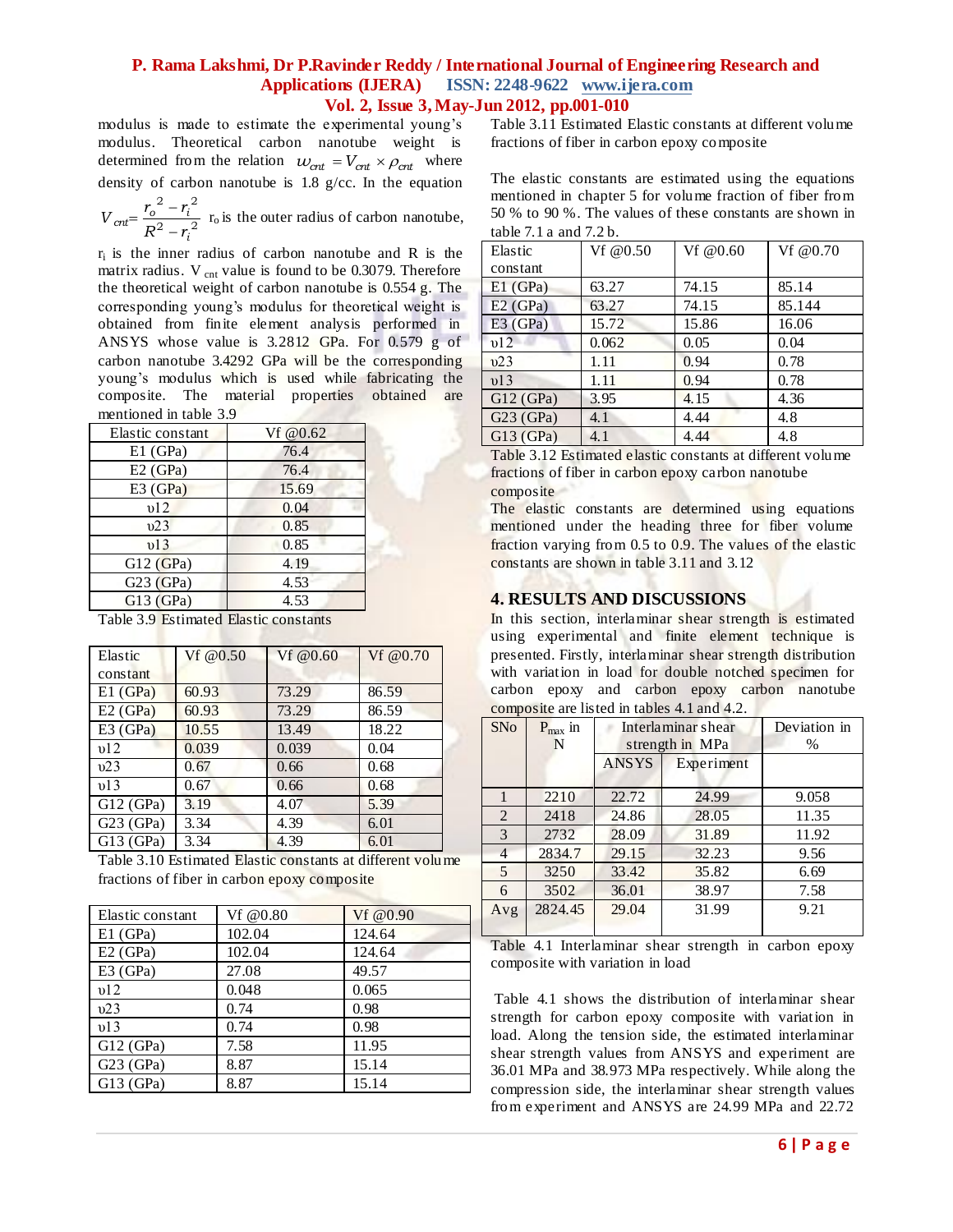MPa respectively. It is observed that there is variation in interlaminar shear strength with variation in load keeping the volume fraction of the fiber constant while performing finite element analysis. The estimated volume fraction of fiber varies from 0.54 to 0.57 during experimental analysis. The fabricated notch dimensions have effect on the estimated interlaminar shear strength values obtained from experiment and hence there is deviation in the values observed.

| SNo                         | $\operatorname{in}$<br>$P_{max}$<br>N | ILSS in MPa  |            | Deviation<br>in $%$ |
|-----------------------------|---------------------------------------|--------------|------------|---------------------|
|                             |                                       | <b>ANSYS</b> | Experiment |                     |
| $\mathbf{1}$                | 5059                                  | 48.775       | 45.82      | 6.04                |
| $\mathcal{D}_{\mathcal{L}}$ | 5580                                  | 53.798       | 64.17      | 19.28               |
| 3                           | 6496.3                                | 62.629       | 53.73      | 14.19               |
| 4                           | 6719                                  | 64.779       | 71.99      | 11.13               |
| 5                           | 7240                                  | 69.802       | 64.46      | 7.64                |
| Average                     | 6218.86                               | 60.03        | 59.95      | 0.5                 |

Table 4.2 Interlaminar shear strength in carbon epoxy carbon nanotube composite with variation in load

From table 4.2 it is seen that there is variation in interlaminar shear strength with variation in load. Along tension and compression side the experimental values of interlaminar shear strength are 45.82 MPa and 71.99 MPa respectively. From finite element analysis the estimated tensile and compressive values of interlaminar shear strength are 48.77 MPa and 69.8 MPa. As mentioned under the discussion part of table 1, same reasonings also apply for the experimental observed values of interlaminar shear strength. It is important to note that there is improvement in the interlaminar shear strength when carbon nanotubes are dispersed in matrix and composite is fabricated from it.



Figure 4.1 Variation of deflection with variation in load by increase in percentage of volume fraction



Figure 4.2 Variation of interlaminar shear strength with variation in load by increase in percentage of volume fraction

Fig. 4.1 and 4.3 examine the variation of deflection at thickness of 2 mm and 3 mm with increase in percentage of volume fraction. It is observed that there is variation in deflection due to variation in load. Tensile values of deflection are observed at compressive percentages of volume fraction keeping the applied load constant. At compressive percentage of volume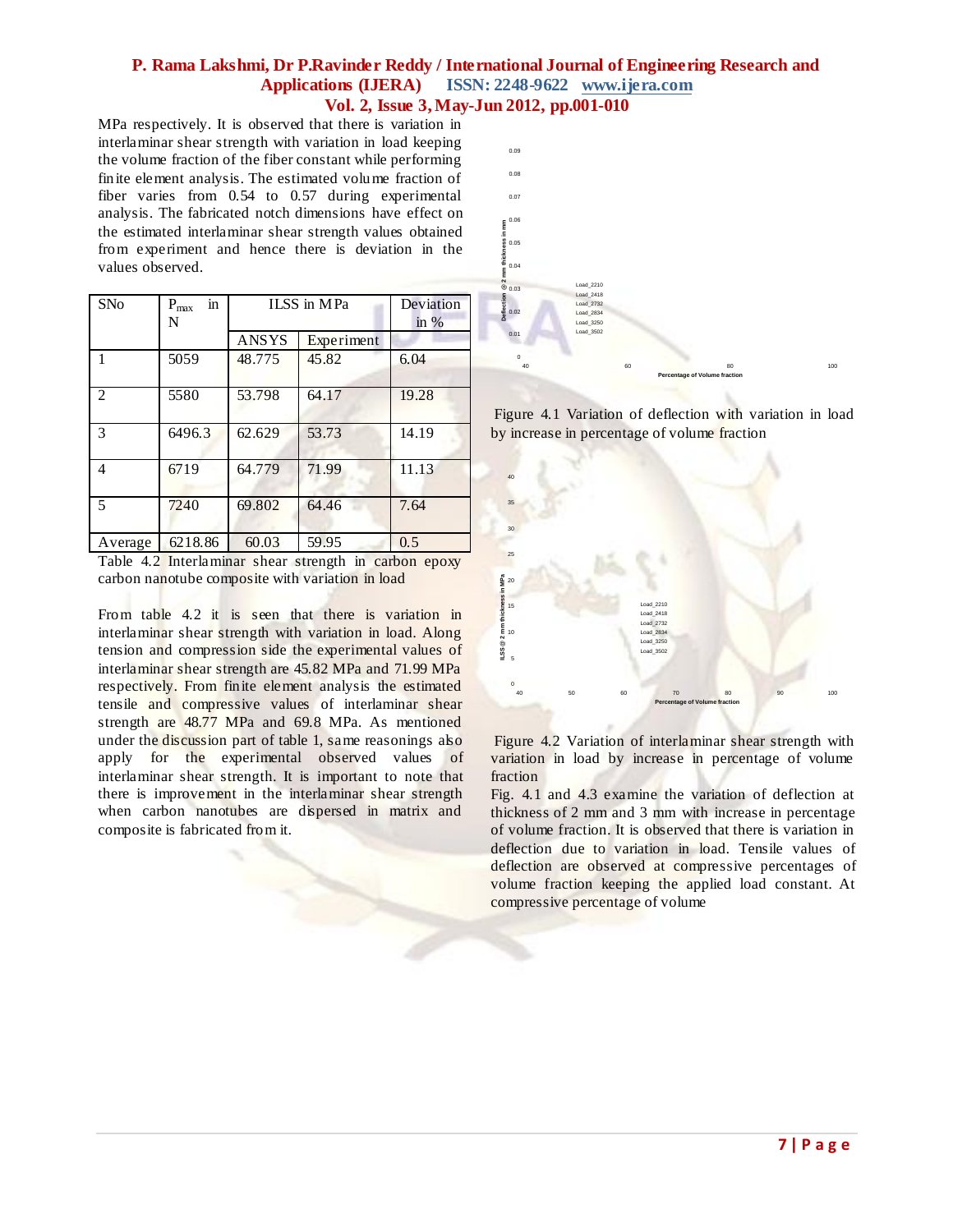0

**Sef** 



Figure 4.3 Variation of deflection with variation in load by increase in percentage of volume fraction



Figure 4.4 Variation of interlaminar shear strength with variation in load by increase in percentage of volume fraction

fraction, the amount of fiber consumed in fabricating the composite is less. Since the amount of fiber is less, there is scope for more amount deflection observed. In general, in a composite consisting of more amount of fiber, there is less chance for pull out. Therefore it can be concluded that fibers obstruct the deformation along the direction of applied load.

Fig. 4.2 and 4.4 show the variation of interlaminar shear strength at thickness of 2 mm and 3mm with increase in percentage of volume fraction. From the figure it can be seen that variation in load produces variation in interlaminar shear strength. Keeping the load constant, the influence of percentage of volume fraction of interlaminar shear strength can be analysed. From 0.4 to 0.57 percentage of volume fraction there is a rise in ILSS. At 0.6 there is a fall in ILSS value and from 0.7 to 0.8 there is again a rise in the values of ILSS. The compressive value of ILSS is observed at 0.9 percentage of volume

Figure 4.5 Variation of deflection with variation in load by increase in percentage of volume fraction

50 55 60 65 70 75 80 85 90 95

Load\_6496 ad\_6719 Load\_7240

**percentage of volume fraction**

Figures 4.5 and 4.7 examine the variation of deflection at thickness of 2 mm and 3 mm with increase in percentage of volume fraction. Due to variation in load there is variation in deflection. Keeping load constant it is noticed that peak values of deflections are observed at 0.62 percentage of volume fraction. Compressive deflections are seen at compressive percentages of volume fraction while applied load is constant. This implies that in addition to fiber, carbon nanotubes also obstruct the deformations that are generated.



Figure 4.6 Variation of interlaminar shear strength with variation in load by increase in percentage of volume fraction

For the elastic constants mentioned in table 3.11 and 3.12 the interlaminar shear strength is estimated. Effect of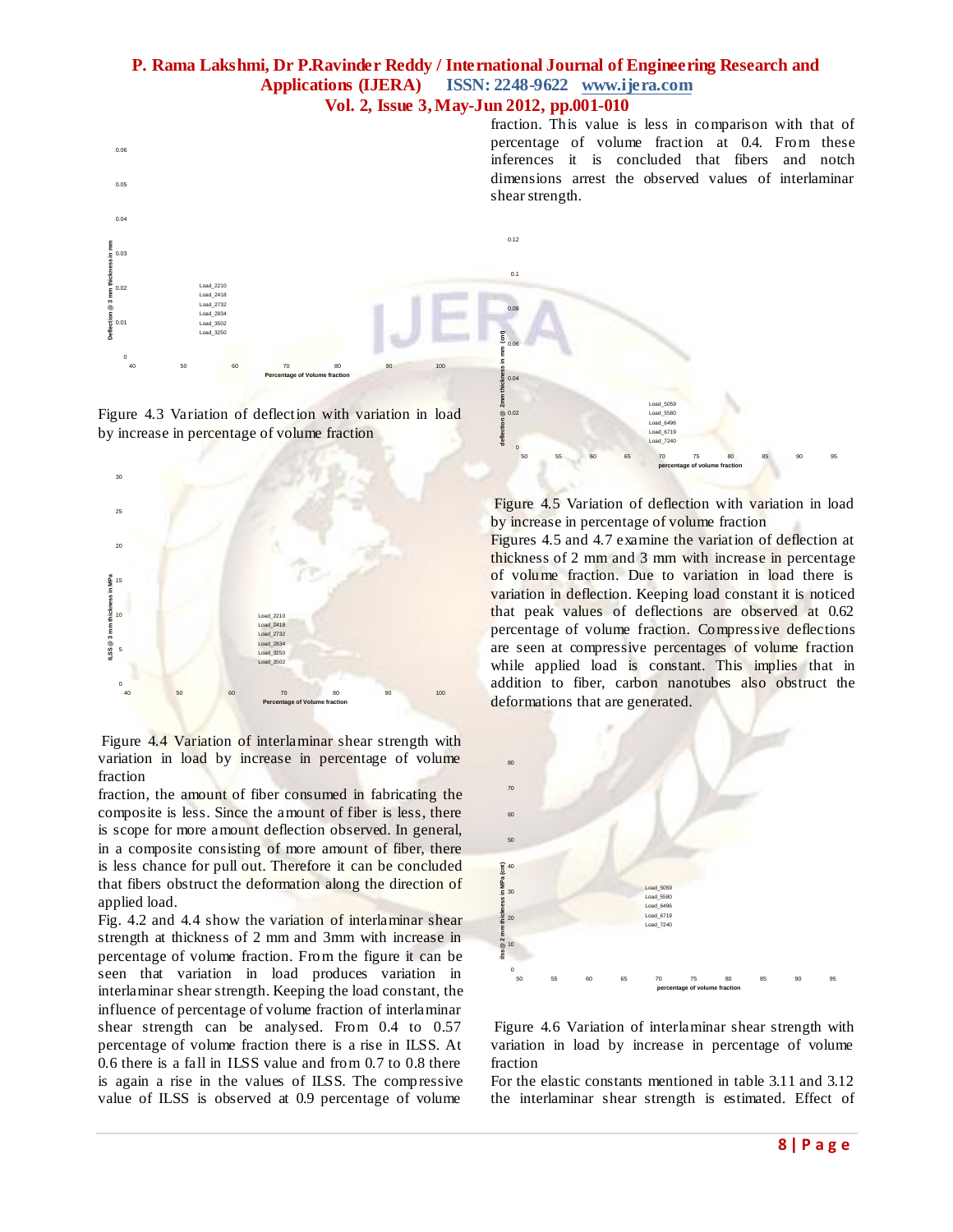thickness on the interlaminar shear strength is shown in the graphs.

Fig. 4.6 and 4.8 shows the variation of interlaminar shear strength at thickness of 2 mm and 3mm with increase in percentage of volume fraction. Variation in interlaminar shear strength is seen with variation in percentage of volume fraction. The influence of percentage of volume fraction of interlaminar shear strength can be examined keeping the load constant. Tensile interlaminar shear strength is observed at 0.62 percentage of volume fraction.







Figure 4.8 Variation of interlaminar shear strength with variation in load by increase in percentage of volume fraction

#### **5. CONCLUSIONS**

- 1. The finite element analysis results are compatible with experimental results
- 2. The equations mentioned in under heading three gave compatible results.
- 3. The appearance of the specimen after fracture showed expected behavior. All the samples fractured at the gage section as mentioned in the standard.
- 4. In carbon epoxy composite fabricated to estimate interlaminar shear strength, experiment and finite element technique are used. From experiment, 31.99 MPa was obtained while from finite element technique 29.04 MPa was obtained. The deviation observed from both the methods is 9.36 %.
- 5. It was also noticed that as load increases, interlaminar shear strength increases and vice versa
- 6. In carbon epoxy carbon nanotube composite, interlaminar shear strength was estimated. Experiment gave a value of 59.95 MPa and ANSYS gave a value of 60.04 MPa respectively with a deviation of 0.5 %.
- 7. From 4 and 6 it is inferred that carbon epoxy carbon nanotube composite gave higher interlaminar shear strength value in comparison with carbon epoxy composite. Therefore it can be said that carbon epoxy carbon nanotube is a superior material in comparison with carbon epoxy material.
- 8. Also it is inferred that distance between the notches during fabrication effects the fabrication effects the interlaminar shear strength while conducting experiment.
- 9. Mechanical properties such as elastic constants and thickness are varied to estimate deflections and interlaminar shear strength in carbon epoxy and carbon epoxy carbon nanotube composites.
- 10. Keeping the applied load constant in carbon epoxy composite, tensile values of deflection are observed at compressive percentages of volume fraction.
- 11. Peak value of interlaminar shear strength was observed at 0.8 percentage of volume fraction in carbon epoxy composite
- 12. Compressive deflections are seen at compressive percentages of volume fraction while applied load is constant and therefore it is concluded that addition of carbon nanotubes to matrix and the presence of fiber obstruct the deformations that are generated in carbon epoxy carbon nanotube composite.
- 13. At compressive percentage of volume fraction, compressive interlaminar shear strength is seen. The interlaminar shear strength appears to be linear from 0.62 to 0.9 percentage of volume fraction of the fiber.